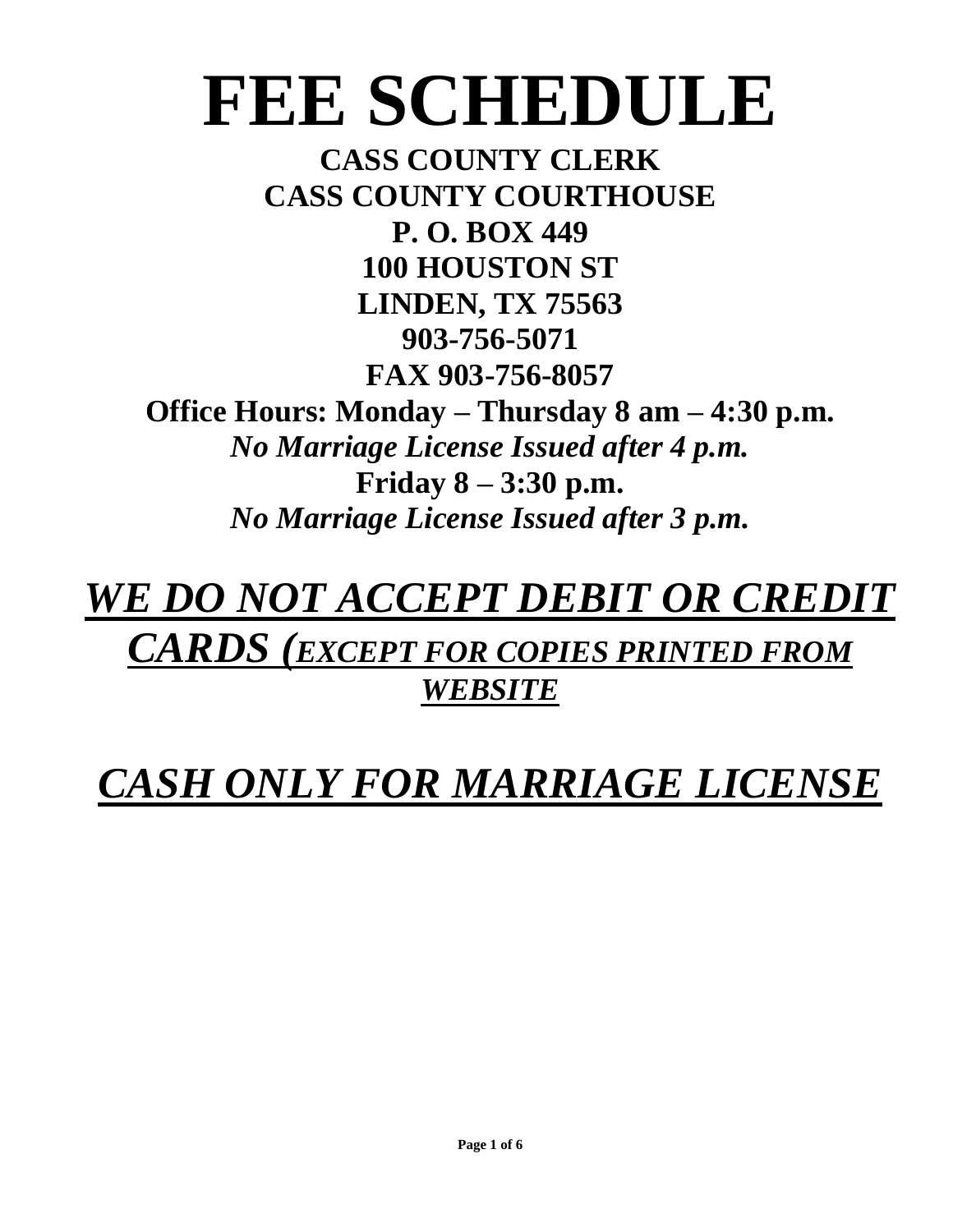### **RECORDING FEES FOR OFFICIAL PUBLIC RECORDS**

*Fees must be submitted at time of filing. THIS OFFICE DOES NOT ISSUE REFUNDS, NOR DO WE HOLD DOCUMENTS UNTIL FEE ARRIVES. DOCUMENTS WILL BE RETURNED IF INCORRECT FILING* 

*FEE IS RECEIVED. Documents filed for record, excluding plats and military discharges, are kept in the office for approximately one week after filing and are then returned by mail. We urge you to include a pre-paid FedEx, UPS or Priority Mail envelope to return documents, as WE HAVE NO CONTROL OVER THE POSTAL SERVICE ONCE DOCUMETNS LEAVE OUR OFFICE.* 

*Please do not include a death certificate as an exhibit to a document, as death certificates are not public records in Texas.*

#### **FILING FEE OPR RECORDS**

Deeds, deeds of trust, release of liens, powers of attorney, abstracts of judgment, modification, assignments, transfers, oil and gas leases, UCC's(timber, minerals, oil, gas or fixtures) etc. Anything filed in OPR other than State Tax Liens, Federal Tax Liens and Assumed Names

| Recording Fee first page                          | Local Govt Code 118.011              | \$5.00  |
|---------------------------------------------------|--------------------------------------|---------|
| Records Mgmt                                      | Local Govt Code $118.011(b)(2)$      | 10.00   |
| <b>Records Archive</b>                            | Local Govt Code 118.011(f)           | 10.00   |
| <b>Courthouse Security</b>                        | Local Govt Code 291.008(d)           | 1.00    |
| <b>TOTAL</b> first page                           |                                      | \$26.00 |
| Each add'l page                                   | Local Govt Code $118.011(a)(1)$      | 4.00    |
| Each add'l name in excess of 5                    | Local Govt Code $118.011$ (a)(2)     | .25     |
| FEDERAL TAX LIENS AND RELEASE                     |                                      |         |
| Recording Fee                                     | Property Code 14.005                 | \$10.00 |
| Records Mgmt                                      | Local Govt Code $118.011(b)(2)$      | 10.00   |
| Records Archive                                   | Local Govt Code 118.011(f)           | 10.00   |
| <b>Courthouse Security</b>                        | Local Govt Code 291.008(d)           | 1.00    |
| <b>TOTAL</b>                                      |                                      | \$31.00 |
| <b>STATE TAX LIENS AND RELEASE</b>                |                                      |         |
| Recording Fee                                     | Local Govt Code 18.011               | \$5.00  |
| Records Mgmt                                      | Local Govt Code $118.011(b)(2)$      | 10.00   |
| <b>Courthouse Security</b>                        | Local Govt Code 291.008(d)           | 1.00    |
| <b>TOTAL</b>                                      |                                      | \$16.00 |
| ASSUMED NAME CERTIFICATES/ABANDONMENT             |                                      |         |
| Recording Fee (includes 1 owner name              | TX Bus. & Commerce $71.155(1)(1)(2)$ | \$3.00  |
| and business name)                                |                                      |         |
| Records Mgmt                                      | Local Govt Code $118.011(b)(2)$      | 10.00   |
| Records Archive                                   | Local Govt Code 118.011(f)           | 10.00   |
| <b>Courthouse Security</b>                        | Local Govt Code 291.008(d)           | 1.00    |
| <b>TOTAL</b>                                      |                                      | \$24.00 |
| Add .50 cents for each additional<br>name indexed | Tx Bus & Commerce $71.115(a)(2)$     |         |

**PLATS** *(plats for new subdivisions must be approved by Commissioners' Court before filing See plat standards)*  $\frac{1}{2}$  **(small)** 

| $JAL4$ (SHIAH)      |                                 |         |
|---------------------|---------------------------------|---------|
| Recording Fee       | Local Govt Code 118.0110        | \$15.00 |
| Records Mgmt        | Local Govt Code $118.011(b)(2)$ | 10.00   |
| Records Archive     | Local Govt Code $118.011(f)$    | 10.00   |
| Courthouse Security | Local Govt Code 291.008(d)      | 1.00    |
| <b>TOTAL</b>        |                                 | \$36.00 |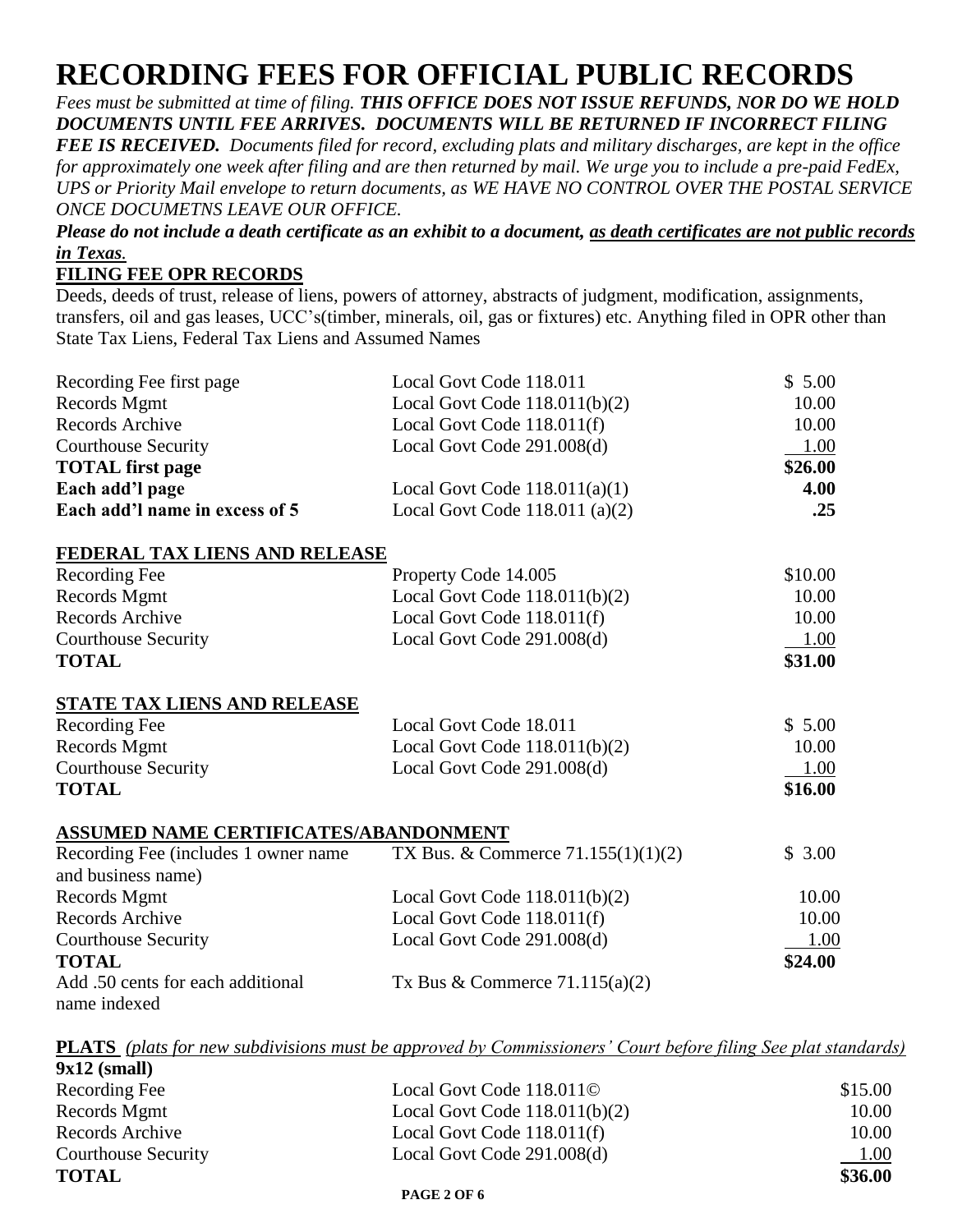| \$25.00<br>10.00 |
|------------------|
|                  |
|                  |
| 10.00            |
| 1.00             |
| \$46.00          |
|                  |
| \$5.00           |
|                  |
| 10.00            |
| 10.00            |
| 1.00             |
| \$26.00          |
| 5.00             |
|                  |

**MILITARY DISCHARGE No Charge** 

# **COPIES**

## *OPR, CRIMINAL, PROBATE AND MARRIAGE RECORDS CAN BE SEARCHED ON OUR WEBSITE:*

<https://cc.co.cass.tx.us/>

### YOU CAN SEARCH, PAY WITH DEBIT/CREDIT CARD AND PRINT COPIES FROM WEBSITE

#### *NO REQUESTS FOR COPIES ARE TAKEN BY PHONE. WE MUST RECEIVE FEE BEFORE COPIES CAN BE MAILED. WE DO NOT FAX COPIES. REQUESTS FOR BIRTH, DEATH AND MILITARY DISCHARGE RECORDS MUST INCLUDE COPY OF DRIVER'S LICENSE OR ID CARD.*

#### **OPR, PROBATE, CRIMINAL**

Plain Local Govt Code 118.011(a)(4) \$ 1.00 per page Certified Copies Local Govt Code 118.011(a)(3) \$1.00 per page plus \$5 for certification

Per document

*WE ONLY CERTIFY OUR COPIES. We will file-mark copies provided by customers*

**PLAT**: Local Govt Code 118.011 (c) \$5.00 any size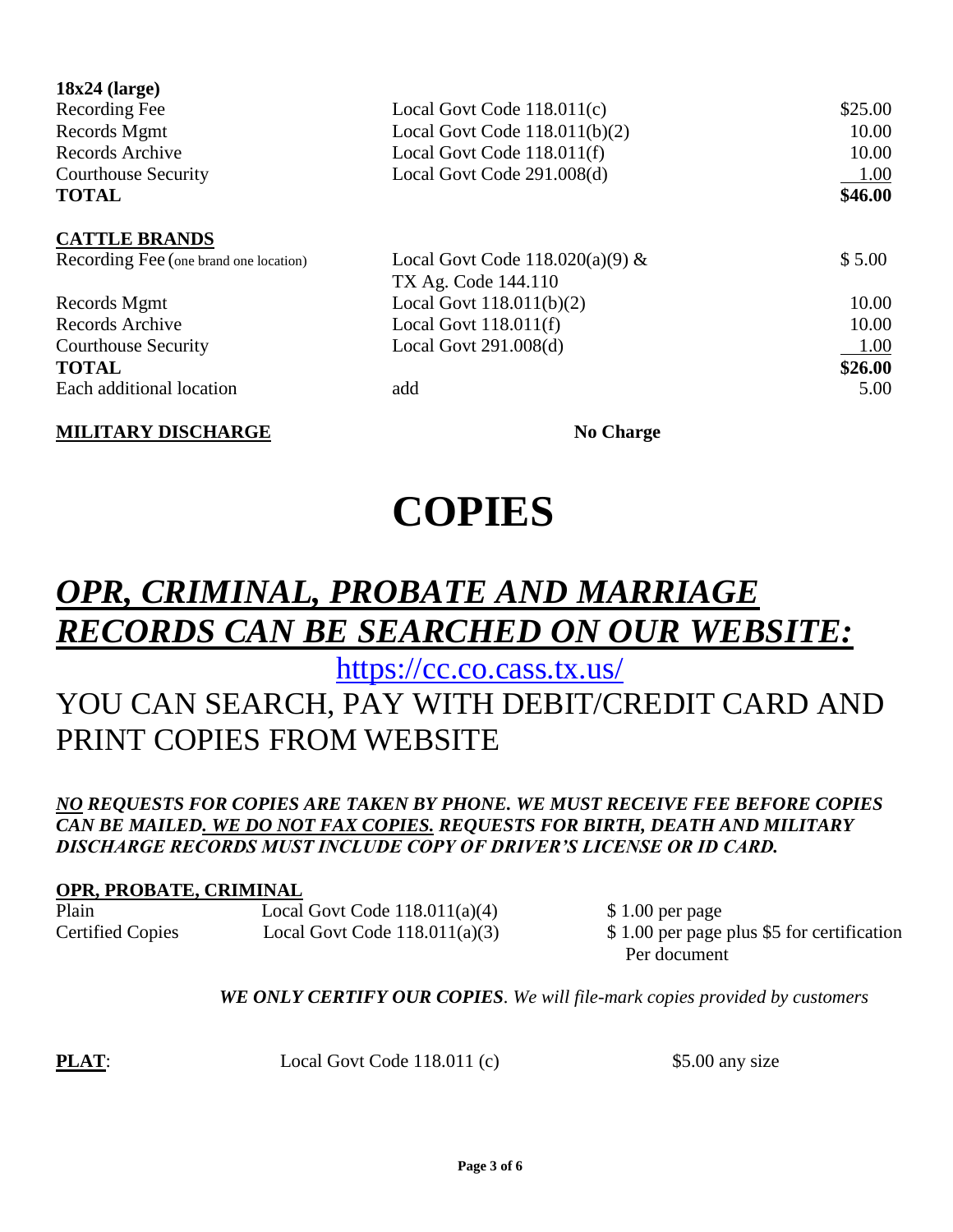#### **MARRIAGE RECORDS**:

| Plain     | Local Govt Code $118.011(a)(4)$ | \$1.00  |
|-----------|---------------------------------|---------|
| Certified | Local Govt Code $118011(c)$     | \$10.00 |

#### **BIRTH CERTIFICATES**: ID REQUIRED

(We can only issue certified copies of birth certificates. You must be immediate family (spouse, mother, father, sister, brother, child, step-parent) to obtain a copy of a birth certificate other than your own. *(if requesting by mail, we urge you to include a pre-paid FedEx, UPS, or Post Office Priority mail envelope for us to send the birth certificate, as we have not control over the postal service once it leaves this office by regular mail)*

| Clerk's Fee               | Local Govt Code $118.015(a)$ | \$20.20     |
|---------------------------|------------------------------|-------------|
|                           | TAC 181.22 and HSC 191.0045  |             |
| Vital Statistics Fee      | HSC 191.0045                 | 1.80        |
| Vital Statistics Pres Fee | HSC 191,0045                 | <u>1.00</u> |
| <b>TOTAL</b>              |                              | \$23.00     |

#### **DEATH CERTIFICATES:** ID REQUIRED

(We can only issue certified copies of death certificates. You must be immediate family (spouse, mother, father, sister, brother, child, step-parent) to obtain a copy *(if requesting by mail, we urge you to include a pre-paid FedEx, UPS, or Post Office Priority mail envelope for us to send the death certificate, as we have not control over the postal service once it leaves this office by regular mail)*

| Clerk's Fee                                                | Local Govt Code $118.015(a)$  | \$20.00 |
|------------------------------------------------------------|-------------------------------|---------|
|                                                            | TAC 181.22(b)(s) HSC 191.0045 |         |
| Vital Statistics Fee                                       | HSC 191.0045                  | 1.00    |
| <b>TOTAL</b>                                               |                               | \$21.00 |
| Each additional copy ordered at the same time HSC 191.0045 |                               | 4.00    |

#### **MILITARY DISCHARGES**: ID REQUIRED **No Charge**

You must be immediate family (mother, father, sister, brother, child, step parent) to obtain a copy other than your own

| <b>SCHOOL RECORD</b>          | Local Govt Code $118.011(c)$                       | \$3.00  |        |
|-------------------------------|----------------------------------------------------|---------|--------|
| <b>RETURNED CHECK FEE</b>     | Local Govt Code $118.011(b)(1)$                    | \$30.00 |        |
| <b>POSTING PUBLIC NOTICES</b> | (Notice of Trustee Sale, Notices of Open Meetings) |         |        |
| Fee                           | Local Govt Code 118.011(c) AG Opinion GA-0152      |         | \$2.00 |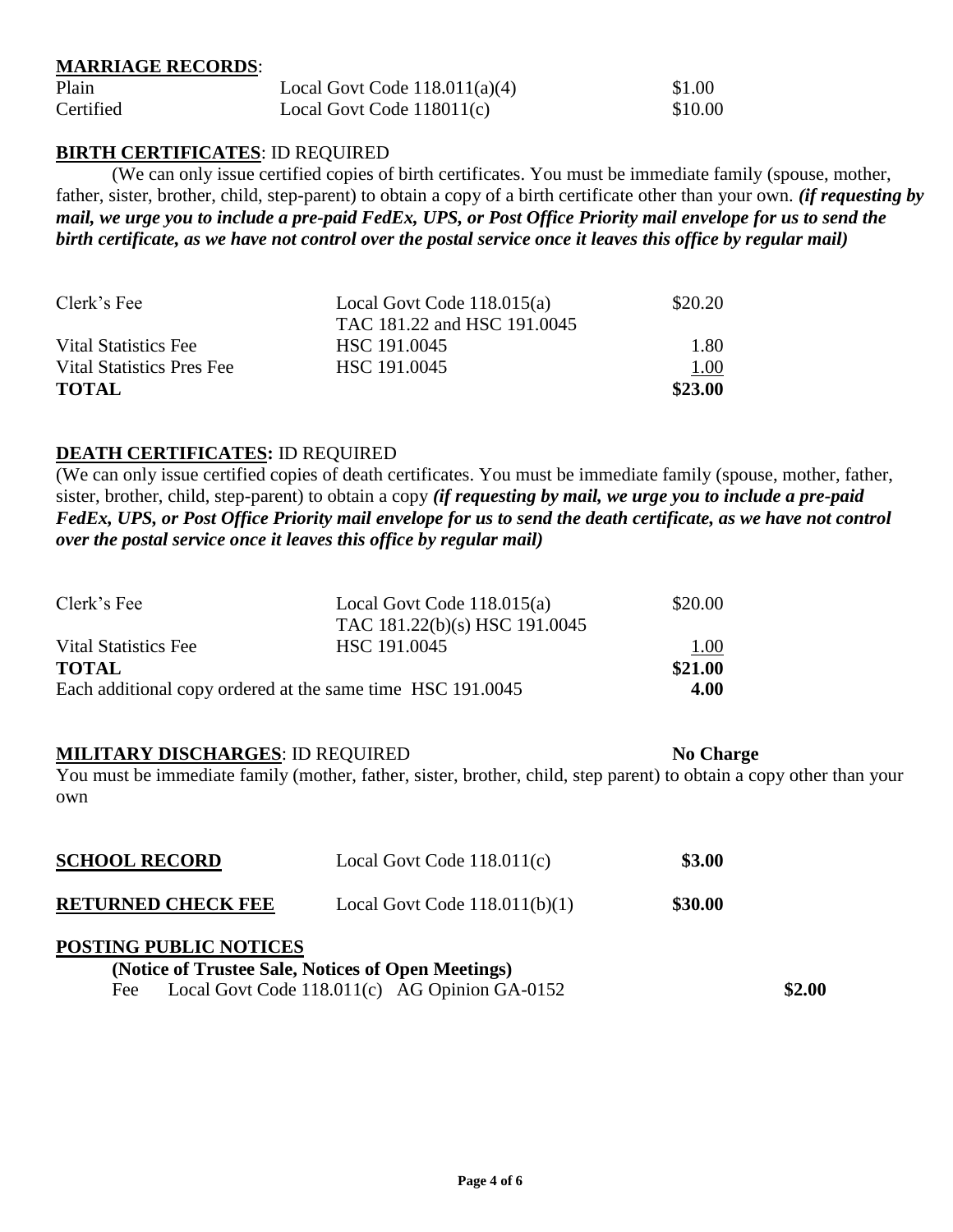### **MARRIAGE LICENSES**

#### **No marriage license issued after 4 p.m. Monday – Thursday, 3 p.m. on Friday**

**Both parties must appear in person with a valid Drivers License, State ID or certified copy of birth certificate.** If applicant cannot appear in person, they must complete an Affidavit of Absent Applicant which can be found on the website. Proxy marriages can **only** take place for those in the United States armed forces stationed in another country in support of combat or another military operation.

|                                   | <b>Without Education Course:</b> 72 hour waiting period before license can be used |                    |
|-----------------------------------|------------------------------------------------------------------------------------|--------------------|
| License fee                       | Local Govt Code $118.011(a)(7)$                                                    | \$60.00            |
| Records Mgmt Fee                  | Local Govt Code $118.011(b)(2)$                                                    | 10.00              |
| Records Archive Fee               | Local Govt Code 118.011(f)                                                         | 10.00              |
| <b>Courthouse Security Fee</b>    | Local Govt Code 291.008(d)                                                         | 1.00               |
| <b>Vital Statistics Pres Fee</b>  | HSC 191.0045                                                                       | 1.00               |
| <b>TOTAL</b>                      |                                                                                    | \$82.00 cash only  |
| <b>With Education Course</b>      | 72 hour waiting period waived                                                      |                    |
| License Fee                       | Local Govt Code $118.011(a)(7)$                                                    | waived             |
| Records Mgmt Fee                  | Local Govt Code $118.011(b)(2)$                                                    | \$10.00            |
| Records Archive Fee               | Local Govt Code 118.011(f)                                                         | 10.00              |
| Courthouse Security fee           | Local Govt Code 291.008(d)                                                         | 1.00               |
| <b>Vital Statistics Pres. Fee</b> | HSC 191.0045                                                                       | 1.00               |
| <b>TOTAL:</b>                     |                                                                                    | $$22.00$ cash only |
| <b>Informal Marriage License</b>  |                                                                                    |                    |
| License Fee                       | Local Govt Code $118.011(a)(8)$                                                    | \$25.00            |
| Records Mgmt fee                  | Local Govt Code $118.011(b)(2)$                                                    | 10.00              |
| Records Archive                   | Local Govt Code 118.011(f)                                                         | 10.00              |
| <b>Courthouse Security</b>        | Local Govt Code 291.008(d)                                                         | 1.00               |
| <b>Vital Statistics Pres Fee</b>  | HSC 191.0045                                                                       | 1.00               |
| <b>TOTAL:</b>                     |                                                                                    | \$47.00 cash only  |
|                                   | <b>DUPLICATE MARRIAGE LICENSE (not a certified copy)</b>                           |                    |
| License Fee                       | Local Govt Code $118.011(a)(7)$                                                    | \$30.00            |